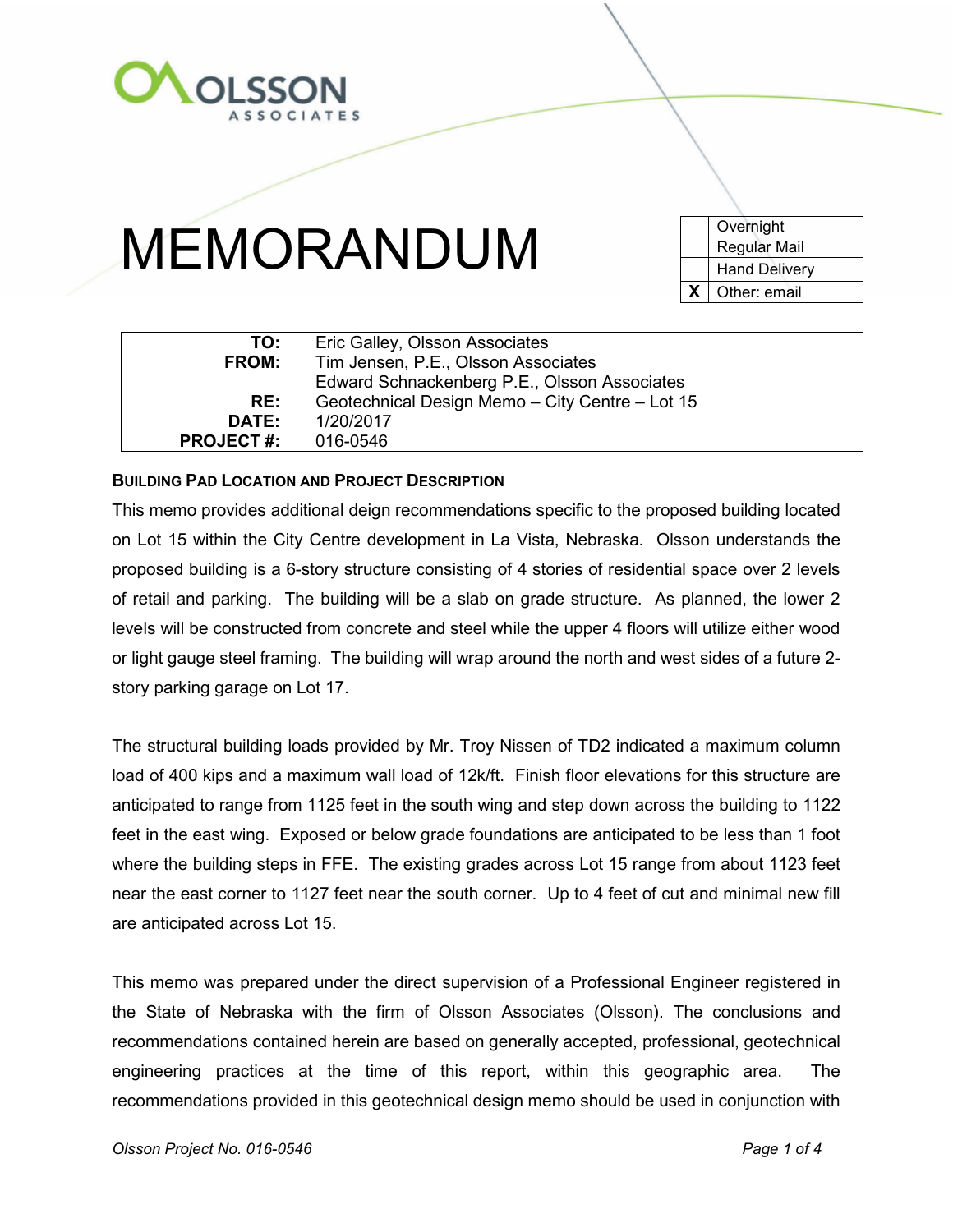the recommendations provided in Olsson Associate's Report of Geotechnical Exploration titled La Vista City Centre Project and dated September 9, 2016.

## **GEOTECHNICAL DESIGN CONSIDERATIONS**

Old fill materials were documented in both soil borings complete completed near Lot 15. Boring B-5 encountered old fill to elevation 1120 feet and boring B-6 encountered old fill to elevation 1112 feet. The old fill was documented to have varying moisture contents, dry densities, and strengths across the building lot. When constructing over undocumented, suspect old fill materials, there is an increased risk of variable settlement and building movement associated with the unknowns and variability within the old fill materials. Undocumented old fill is generally recommended to be identified, completed removed, and replaced with compacted structural fill in accordance with the recommendations of Olsson's geotechnical report. The old fill materials can typically be reused as structural fill in other areas of the site after the soils have been moisture conditioned and compacted to the project specifications. Given the variable depths of the old fill materials, complete removal and replacement is not generally recommended or cost effective. In these situations, the use of an intermediate foundation system such as rammed aggregate stone columns (Geopiers) or vibro-replacement stone columns can provide improvement to the existing undocumented fill materials. This allows the suspect fill materials to remain in place, becoming densified during the stone column installation process. For this situation, ground improvement can typically be completed for less cost than overexcavation and replacement and can also provide increased allowable soil bearing pressures to reduce the overall sizes of the conventional spread foundations supported by the stone columns.

### **INTERMEDIATE FOUNDATION DESIGN**

The building on Lot 15 is recommended to be supported by an intermediate foundation system to increase the allowable soil bearing capacity and reduce overall building settlement. The design of a specific stone column system is proprietary and typically completed by the installing or specialty contractor. The intermediate foundation contractor should design the stone column diameter, spacing, depths, and aggregate properties of the foundation system. At a minimum, the stone column foundations should be designed to limit total settlement to 1-inch and differential settlement to ½-inch. The applicable net allowable soil bearing pressure for shallow spread foundations will be determined by the specialty contractor after review of the building loads and FFE's. Based on local experience with similar projects, allowable soil bearing pressures ranging from 3,500 to 5,000 psf can typically be achieved for shallow foundations supported by a stone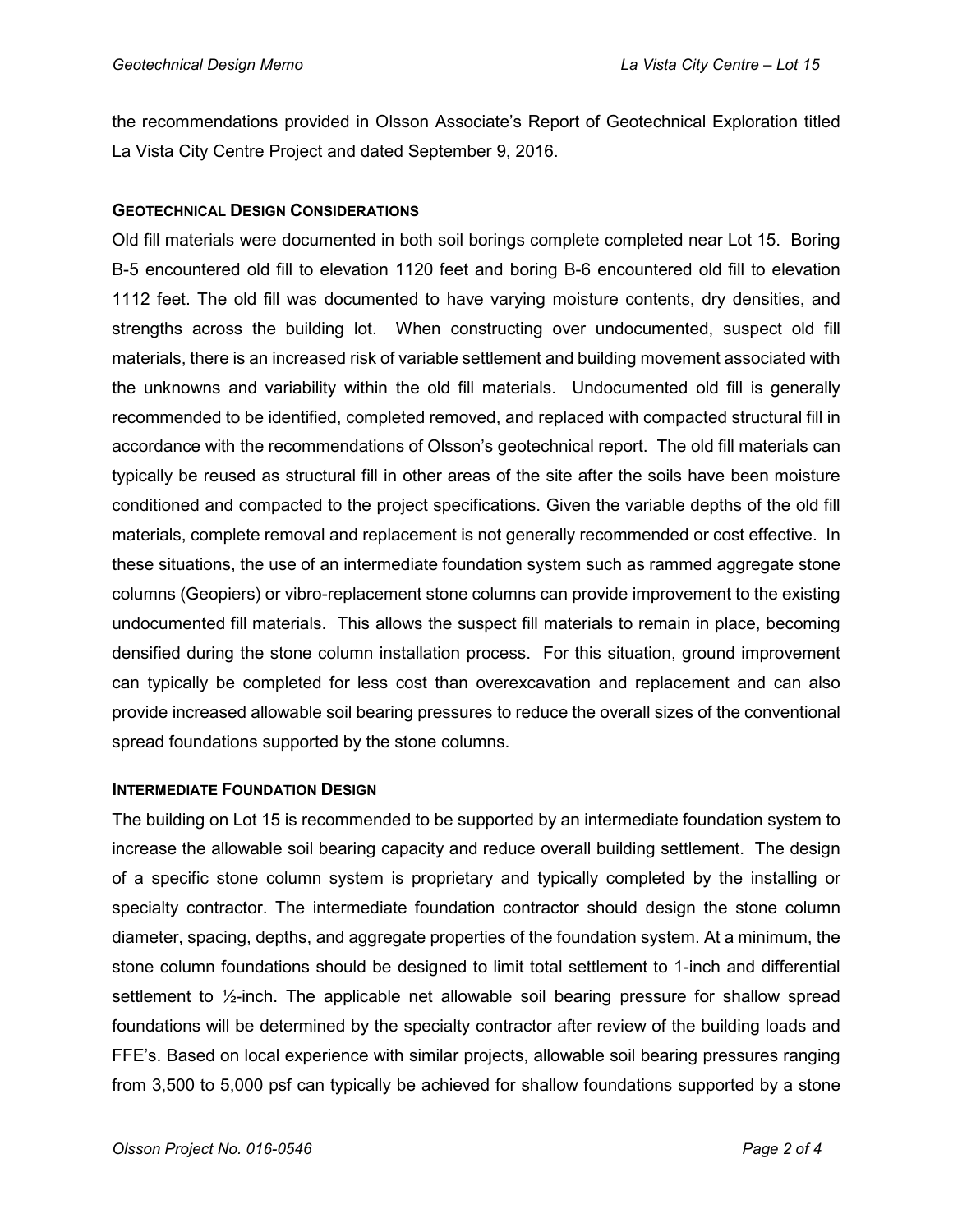column system. Contact information is provided below for stone column installers/designers familiar with the soils in the Omaha area and the specific details regarding this project site.

| Company                           | <b>Contact</b> | <b>Phone</b><br><b>Number</b> | <b>Email Address</b>                 |
|-----------------------------------|----------------|-------------------------------|--------------------------------------|
| Subsurface<br>Constructors        | Lyle Simonton  | $(315)$ 421-2460              | Isimonton@subsurfaceconstructors.com |
| Ground Improvement<br>Engineering | Deanna Baker   | (402) 651-1673                | dbaker@groundimprovementeng.com      |

The intermediate foundation system should include the total costs associated with design, mobilization, installation, demobilization, and removal or disposal of spoils, as necessary. To establish a final cost estimate for the stone column design, the installer will typically require the final site and grading plans, the original geotechnical report, this design memo, and the applicable foundation plans.

Footings should have minimum dimensions in accordance with local building codes. Olsson recommends minimum dimensions of 16 inches for continuous footings and 30 inches for isolated column footings to minimize the potential for localized bearing failure. Footings in unheated areas should bear at a minimum depth of 42 inches below the lowest adjacent final ground surface. Interior footings in heated areas can bear at a depth as shallow as required below floor slabs.

### **SEISMIC CLASSIFICATION - SOIL PROFILE**

According to the International Building Code (IBC), soils within the upper 100 feet determine the seismic structural design criteria for the project site. Based on the soils encountered in the test borings and our experience with the local geology, Olsson estimated the soil properties below the deepest boring to a depth of 100 feet. The soil shear strengths and N values were estimated based on the results of the laboratory testing program and the assumed soil properties on undocumented soils below the lowest boring. For this project site, we recommend the use of Site Class D (Stiff Soil) in accordance with Table 20.3-1 Site Classifications in ASCE 7-10 as referenced within the 2012 IBC.